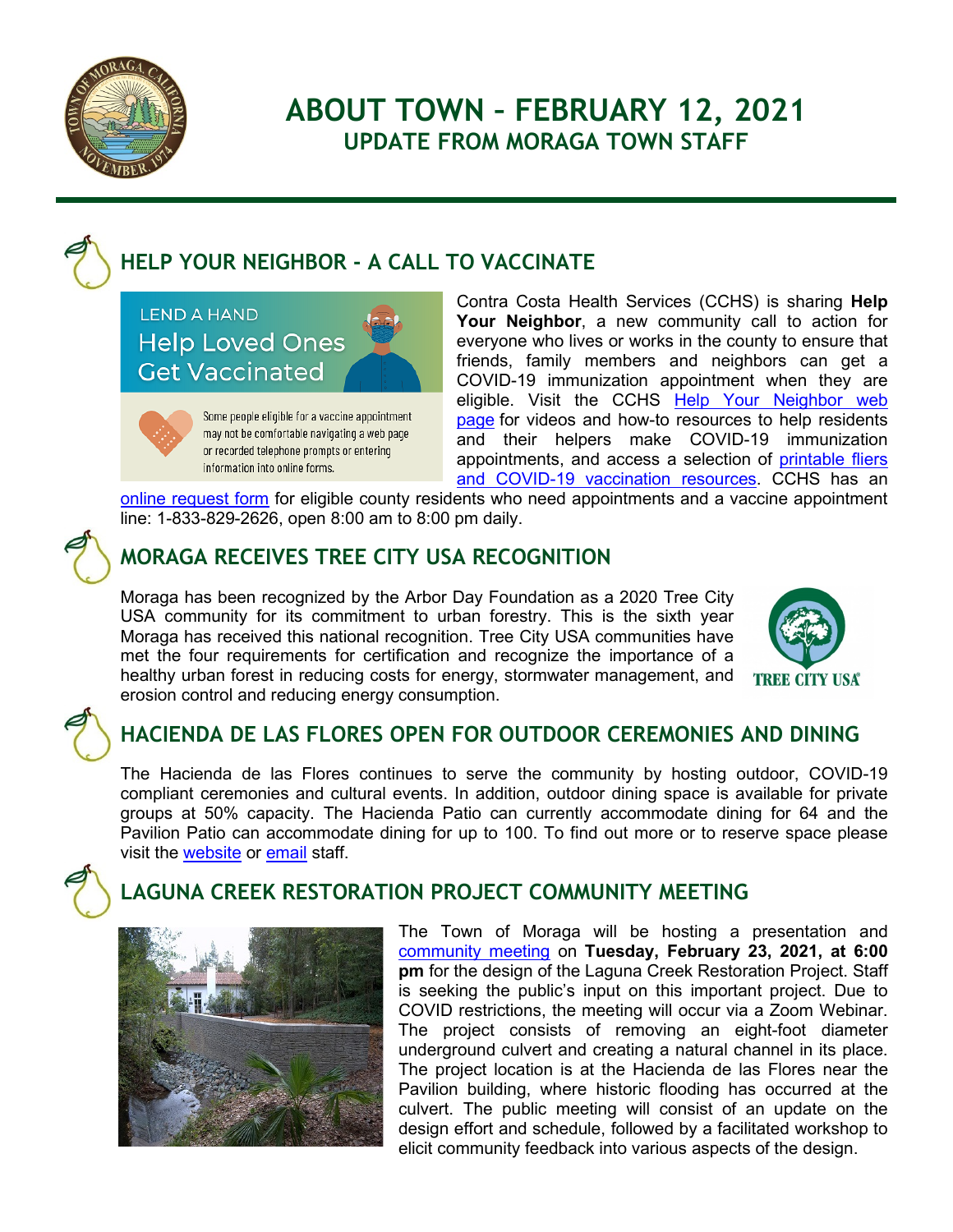

## **RECENT TOWN COUNCIL ACTIONS ON FEBRUARY 10, 2021**

### *PROCLAMATION HONORING KATHE NELSON*

The Town Council declared February 10, 2021 *Kathe Nelson Day* in recognition of her constant and unwavering support of the Town and its business community. As Executive Director of the Moraga Chamber of Commerce, Kathe was the voice of Moraga businesses, advocating to "Shop Moraga First," instrumental in developing programs and events, and always willing to help. The Council expressed their gratitude and wished Kathe a long and enjoyable retirement.

### *BELLAVISTA SUBDIVISION ACCEPTANCE*

The Council accepted as complete the improvements completed by SummerHill Homes on the 27-lot Bellavista subdivision (formerly Rancho Laguna II) and accepted the offers of dedication for roadway right-of-way purposes in accordance with the subdivision improvement agreements. The project will enter a one-year warranty period after recordation during which time the developer is to continue to be responsible for the performance of the improvements. The project includes the dedication of 162 acres, 90 percent of the property, as open space. The open space is scheduled to be transferred into the Moraga Geologic Hazard Abatement District (GHAD) at a future publicly noticed meeting.

### *ACCESSORY DWELLING UNITS ORDINANCE*

Town Council adopted the January 1, 2020 State mandated amendments to Moraga Municipal Code 8.124 for Accessory Dwelling Units (ADUs) and Junior Accessory Dwelling Units (JADUs). State Laws require ADUs be allowed in all residentially zoned districts. Five types of streamlined ADUs and JADUs must be approved within 60 days at the staff level. Additionally, the State law allows for standard ADUs with one bedroom at 850 square foot or less and ADUs with more than one bedroom at 1,000 square feet or less. The [staff report](https://www.moraga.ca.us/DocumentCenter/View/5644/Council-02-10-21-ADUs-Ordinance---1st-Reading-PDF) and [presentation](https://www.moraga.ca.us/DocumentCenter/View/5656/02-10-21-PowerPoint-Presentation-for-ADU-Ordinance-PDF) provide additional information.

### *FISCAL YEAR 2020/21 MID-YEAR BUDGET REVIEW AND ADJUSTMENTS*

Town Council reviewed and accepted the FY 2020/21 Mid-Year Budget Report during the February 10 Council meeting. Staff outlined changes in both revenue and expense projections to reflect the projected impact of COVID-19 on the Town. The Town's General Fund Proposed Budget Adjustments for FY 2020/21 resulted in a minor decrease to the projected year-end fund balance from \$4,872,847 to \$4,870,297 or \$2,550 and still meets the General Fund Reserve Policy of 50%. Council also approved the mid-year amendments to the FY 2020/21 budget, which included allocating \$97,000 of the FY 2019/20 budget surplus to be transferred to Fund 750 - Asset Replacement consistent with Town policy.

#### *MEETING ENDED EARLY DUE TO TECHNICAL ISSUES*

The remaining items on the Council agenda - Town Council 2021 Goals; Discussion of Mayor and Vice Mayor engaging with community groups; and an Ordinance to change the Council meeting start time from 7:00 pm to 6:30 pm – were continued to a future meeting due to internet problems.



## **ANNUAL GENERAL PLAN UPDATE COMING TO PLANNING COMMISSION**

In March staff will present the annual general plan update to the Planning Commission with a recommendation to the Town Council for approval. Every year by April 1, each local jurisdiction is required by State Law to submit a report on progress towards implementation of the General Plan and achievement of the Housing Element objectives. The report includes the number of housing units approved and built and policies that have been implemented. The annual update is submitted to the State and allows Moraga to seek future funding from the State for projects.